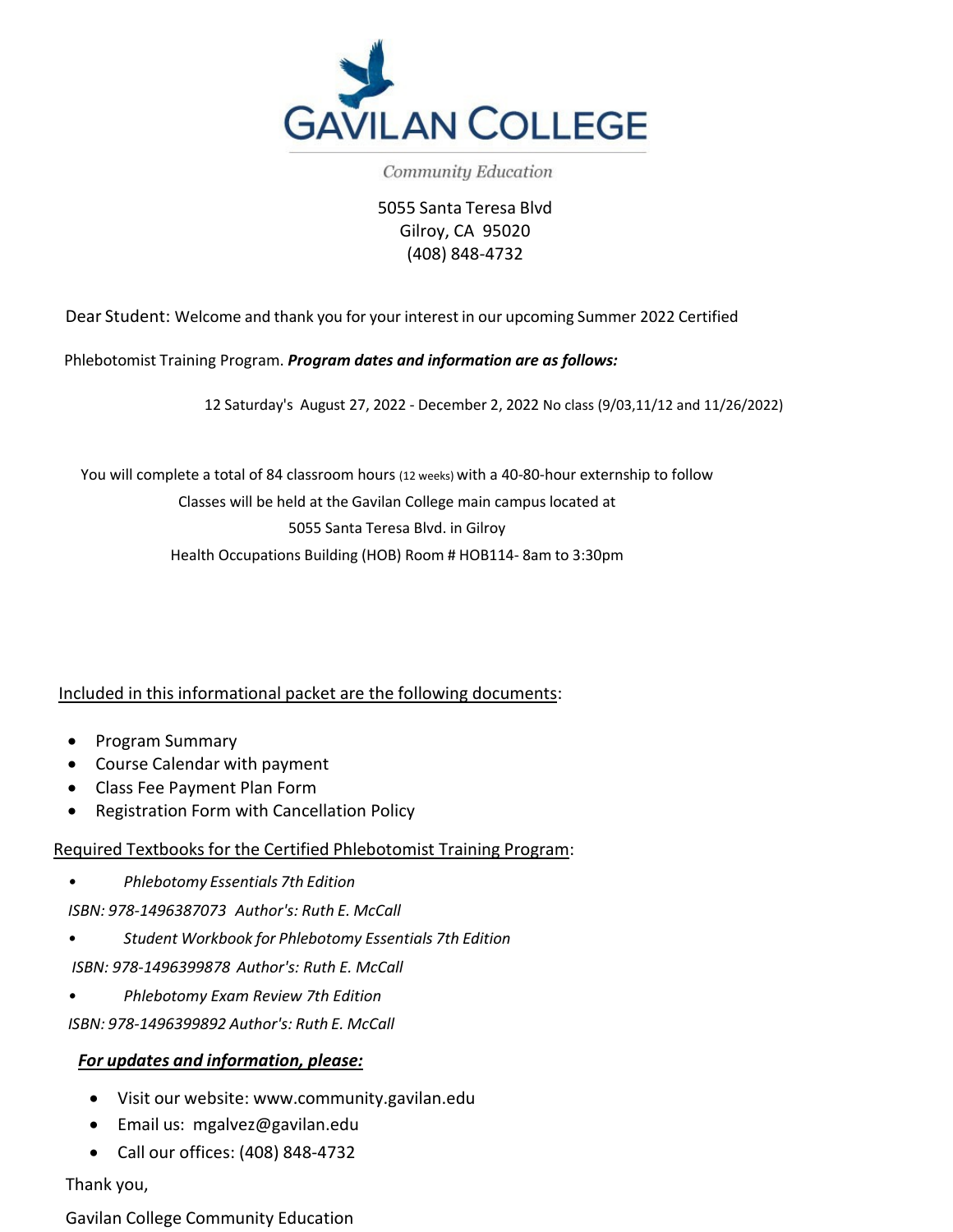# Gavilan College Certified Phlebotomist Training Program

**Program Summary:** Get trained to draw blood samples from patients in a clinical laboratory or other healthcare setting. Over the course of 12 weeks and 84 classroom hours you will learn all 3 blood draw methods, POCT, circulatory system, OSHA regulations, Medical terminology, HIPAA regulations, specimen processing and much more. This is a very fast-paced and hands- on class. You will be required to do a 40-80-hour externship after the classroom portion.

## **Course Fee: \$3100**

**Financial Assistance:** Regular college Financial Aid is not applicable to this program. You may either set up a payment plan or apply for other state funding.

**Payment Plan Fee & Info:** In order to register with a register with a payment plan, you are required to make a 1st payment of  $$700 + $100$  (pmt plan fee) for a total of \$800.00 due at the time of registration. Four additional payments of \$600 will be due on specified dates. (*see course calendar*)

**Certification**: This program will prepare you for the State Exam which allows you to apply to Laboratory Field Services for your CPT-1

*100% attendance required. No exceptions.*

Externship placement will follow the successful completion of the classroom portion of the course.

**Requirements for Program:** Students must be 18 years of age. Bring a copy of their COVID vaccine card, High School Diploma, GED or Transcript to class on the first day. All students must pass a background check and drug screen (No drug test re takes will be excepted)

**Physical Requirements:** Students must be able to easily lift 30lbs., stand up to 3hrs, and have the ability to ambulate and move their bodies at a medium pace. **Dress code:** Navy blue or grey scrubs, closed toed shoes (no mesh or canvas) watch is needed, no smart watches allowed. Finger nails to be short in length (not past the free edge of finger) no acrylics, shellac or polish. Dress code will be reviewed in class on the first day of class. All students will be required to be compliant by the 2nd class day or will not be allowed to remain in class.

**All students must attend a information session to register for this class.**

HOB building classroom 114 4/30/22 @ 3:30pm 5/21/22 @ 3:30pm 7/7/22 @ 5:30pm

# **Books:** Varies **Additional Costs**

**Liability Insur.:** \$37.00 (Information given in class to purchase)

**Drug & Background Check:** \$71.00 (Information given in class to purchase)

**CPR Cert.:** \$65.00 (DONE IN CLASS) **Required Immunizations:** \$\$ (will depend upon student's need)

(**Covid Vaccine will be required**)

**State Exam:** \$115.00 (subject to change)

# **Cancellation Policy**

No refunds for this program. Includes if you drop, fail or are removed from extern Please choose carefully!

Students on a payment plan who cancel or drop after the firstclass session are still responsible to pay the entire course fee of \$3200 to Gavilan College.



# **Certified Phlebotomist Schedule**

8/27/2022-12/03/2022 No class(9/03,11/12 and 11/26/2022)

12 Saturday's

8am - 3:30pm 84 classroom hours (12 weeks) 40-80-hour externship to follow

# **Program Meets**

Gilroy Gavilan College Campus Health Occupations Building HOB114

# **For Additional Program Information**

*Online Info.:* www.community.gavilance.edu

*Call for Info.:* (408) [848-4732](http://www.community.gavilance.edu/)

*Walk-in Info.: Gavilan College Community* 

*5055 Santa Teresa Blvd Gilroy, CA 95020*

### **To register in this program:** Students must submit

either a *completed and signed* registration form or a registration/payment plan form. These are at the end of this packet and no fields should be left blank.

(1st pmt w/fee due at time of registration)

## **Submit Your Application**

**By Mail:** Gavilan College, 5055 Santa Teresa Blvd., Gilroy, CA 9520

**By E-mail:** mgalvez@gavilan.edu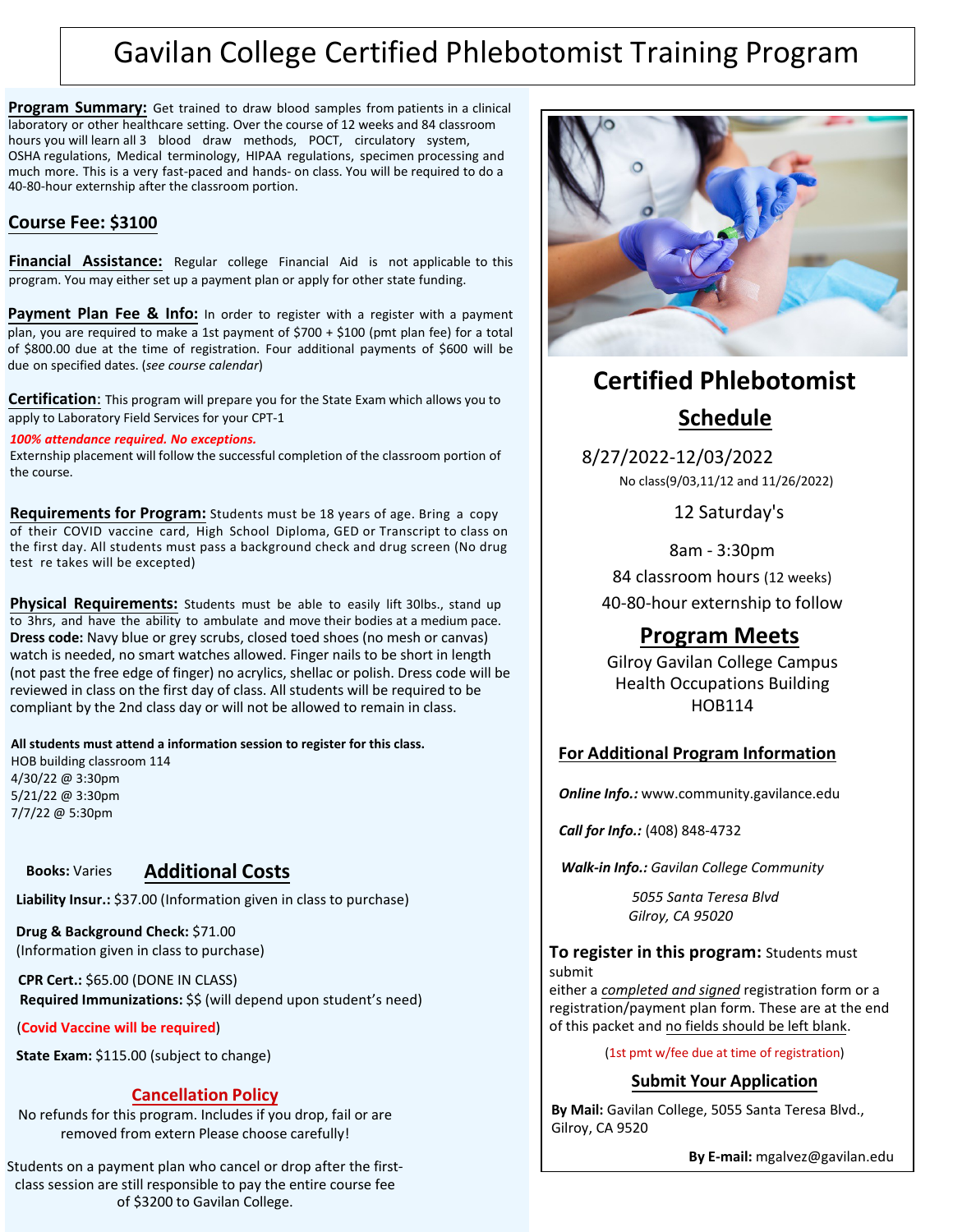

| <b>Certified Phlebotomist Training Program Payment Plan</b>                                                                      |                            |                   |                        |                         |  |  |
|----------------------------------------------------------------------------------------------------------------------------------|----------------------------|-------------------|------------------------|-------------------------|--|--|
| <b>Instructor Name</b>                                                                                                           | <b>Semester</b>            | <b>Total Cost</b> | <b>Start Date</b>      | <b>End Date</b>         |  |  |
| <b>Kim Bohannon</b>                                                                                                              | Summer 2022                | \$3200.00         | <b>August 27, 2022</b> | <b>December 3, 2022</b> |  |  |
| <b>Payment Deadlines</b>                                                                                                         | Amount                     |                   | <b>Office Use</b>      |                         |  |  |
| 1st pmt - At time of registration                                                                                                | $$700.00 + $100 = $800.00$ |                   |                        |                         |  |  |
| 2nd pmt - Wednesday, September 07, 2022                                                                                          | \$600.00                   |                   |                        |                         |  |  |
| 3rd pmt - Wednesday, October 05, 2022                                                                                            | \$600.00                   |                   |                        |                         |  |  |
| 4th pmt - Wednesday, November 02, 2022                                                                                           | \$600.00                   |                   |                        |                         |  |  |
| 5 th pmt - Thursday, December 1, 2022                                                                                            | \$600.00                   |                   |                        |                         |  |  |
| <b>Terms and Conditions</b>                                                                                                      |                            |                   |                        |                         |  |  |
| The Gavilan College Community Education Department has implemented a payment plan option for students enrolling in our           |                            |                   |                        |                         |  |  |
| fee-based, not for college credit Certified Phlebotomist Training Program. This plan requires that full payment of the program   |                            |                   |                        |                         |  |  |
| fees be paid in 5 installments. A deposit of \$700.00 + \$100.00 payment plan fee = \$800 is due upon registration (see schedule |                            |                   |                        |                         |  |  |

**Initial:** \_\_\_\_\_\_\_\_\_\_\_above). The balance is then paid over 4 more installments.

*Payments may only be made through the Community Education office*. *There is no penalty for early payment.*

Students who have not completed each installment by each due date will not be allowed to continue in the class and will be ineligible to receive their certificate. Students will not receive any refund of previous payments if they are not allowed to complete the training program for non-payment. *A \$25 NSF Fee will be charged to the student every time the C.C. # is not* **Initial:** *valid, not working or NSF.* **Payment will be deducted automatically on specified dates.**

**Initial:** AutoPay. Payment will be automatically processed every month by due date.

#### This course is not eligible for Federal or State student aid programs because these are not college credit-bearing courses.

I have read, understand and agree to the conditions of this Class Fee Payment Plan. I further understand that it is my responsibility to make each payment on or before the due date and I promise to do so. Failure to do so may result in my being ineligible to complete the training program. I have received a copy of this Payment Plan form. Failure to successfully complete this training program does not release me from this obligation. **All unpaid outstanding balances will be forwardedto collections.**

| Initial: |  |
|----------|--|
|          |  |

| <b>Student Signature</b>                            | Date | <b>Community Education Signature</b> | Date |  |  |  |  |
|-----------------------------------------------------|------|--------------------------------------|------|--|--|--|--|
|                                                     |      |                                      |      |  |  |  |  |
|                                                     |      |                                      |      |  |  |  |  |
|                                                     |      |                                      |      |  |  |  |  |
| <b>Not Valid Unless All Information is Provided</b> |      |                                      |      |  |  |  |  |
| <b>Student Name:</b>                                |      | <b>Student Full Address:</b>         |      |  |  |  |  |
|                                                     |      |                                      |      |  |  |  |  |
| <b>Student Social Security Number:</b>              |      | Student Cell Phone/Home Phone:       |      |  |  |  |  |
|                                                     |      |                                      |      |  |  |  |  |
| <b>Student Email:</b>                               |      | Student Date of Birth:               |      |  |  |  |  |
|                                                     |      |                                      |      |  |  |  |  |
|                                                     |      | <b>Reference Information</b>         |      |  |  |  |  |
| Reference Person Name:                              |      | Reference Person Daytime Phone:      |      |  |  |  |  |
|                                                     |      |                                      |      |  |  |  |  |
| Reference Person Address:                           |      | Reference Person Email:              |      |  |  |  |  |
|                                                     |      |                                      |      |  |  |  |  |
| City:<br>Zip:<br>State:                             |      |                                      |      |  |  |  |  |
|                                                     |      |                                      |      |  |  |  |  |